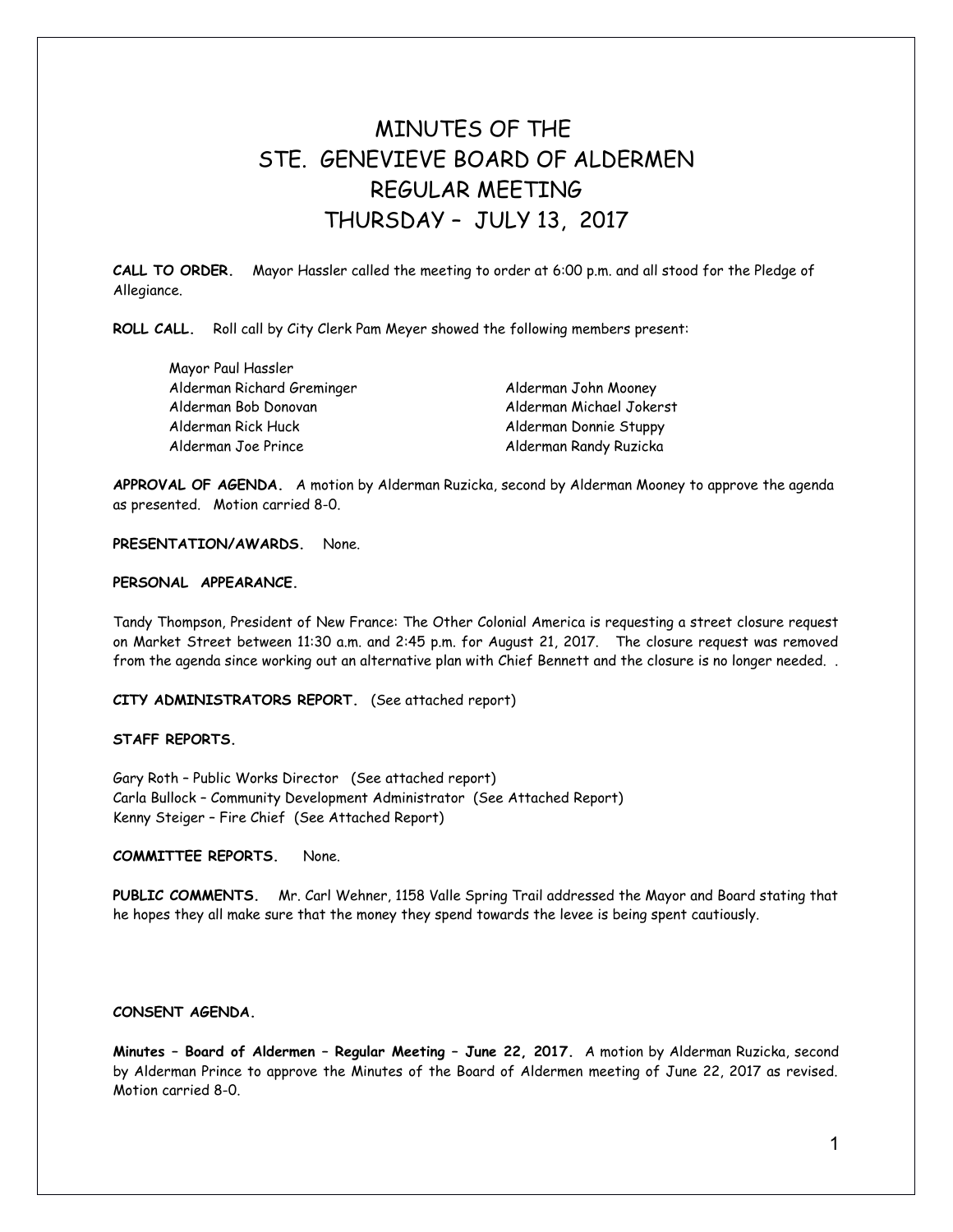**Minutes – Board of Aldermen – Closed Session – June 22, 2017.** A motion by Alderman Price, second by Alderman Stuppy to approve the minutes of the closed session of the June 22, 2017 Board of Aldermen meeting. Motion carried 8-0.

**RESOLUTION 2017-20**. **A RESOLUTION RE-APPOINTING MARK BUCHHEIT TO THE STE. GENEVIEVE PARK BOARD.** A motion by Alderman Prince, second by Alderman Mooney to approve the reappointment of Mark Buchheit to the Park Board. Motion carried 8-0.

**RESOLUTION 2017-21. A RESOLUTION APPOINTING JOHN CONARD TO THE STE. GENEVIEVE** PARK BOARD. A motion by Alderman Jokerst, second by Alderman Donovan to approve the appointment of John Conrad to the Ste. Genevieve Park Board. Motion carried 8-0.

**RESOLUTION 2017–22. A RESOLUTION RE-APPOINTING JEFF EYDMANN TO THE STE. GENEVIEVE PLANNING AND ZONING COMMISSION.** A motion by Alderman Ruzicka, second by Alderman Mooney to approve the re-appointment of Jeff Eydmann to the Planning & Zoning Board. Motion carried 8-0.

**RESOLUTION 2017–23. A RESOLUTION RE-APPOINTING BERNIE NAEGER TO THE STE. GENEVIEVE BOARD OF ADJUSTMENT.** A motion by Alderman Jokerst, second by Alderman Ruzicka to approve the re-appointment of Bernie Naeger to the Board of Adjustment. Motion carried 8-0.

**RESOLUTION 2017–24. A RESOLUTION RE-APPOINTING D. JEAN JOKERST TO THE STE. GENEVIEVE BOARD OF ADJUSTMENT.** A motion by Alderman Jokerst, second by Alderman Prince to approve the re-appointment of D. Jean Jokerst to the Ste. Genevieve Board of Adjustment. Motion carried 8-0.

**RESOLUTION 2017–25. A RESOLUTION APPOINTING TIM KUENZEL TO THE STE. GENEVIEVE BOARD OF ADJUSTMENT.** A motion by Alderman Prince, second by Alderman Ruzicka to approve the appointment of Tim Kuenzel to the Board of Adjustment. Motion carried 8-0.

**RESOLUTION 2017-26. A RESOLUTION APPOINTING LAWRENCE MYERS TO THE STE. GENEVIEVE TOURISM TAX COMMISSION.** A motion by Alderman Jokerst, second by Alderman Mooney to approve the appointment of Lawrence Myers to the Tourism Tax Commission. Motion carried 8-0.

**RESOLUTION 2017-27. A RESOLUTION APPOINTING JAN GREIN TO THE STE. GENEVIEVE TOURISM TAX COMMISSION.** A motion by Alderman Greminger, second by Alderman Mooney to approve the appointment of Jan Grein to the Tourism Tax Commission. Motion carried 8-0.

**RESOLUTION 2017 – 28. A RESOLUTION APPOINTING CASEY BENNER TO THE STE. GENEVIEVE TOURISM ADVISORY COUNCIL.** A motion by Alderman Prince, second by Alderman Donovan to approve the appointment of Casey Benner to the Tourism Advisory Council. Motion carried 8-0.

**OLD BUSINESS.** 

**BILL NO. 4164. AN ORDINANCE OF THE CITY OF STE. GENEVIEVE, MISSOURI AMENDING CHAPTER 210 – OFFENSES, ARTICLE XI "OFFENSES CONCERNING MINORS" SECTION 210.600 "PARENTAL RESPONSIBILITY" OF THE STE. GENEVIEVE MUNICIPAL CODE AS SET FORTH BELOW.** 2<sup>ND</sup> **READING**. A motion by Alderman Prince, second by Alderman Ruzicka to table Bill No. 4164 pending review of the concerns brought forth by the home schooling group by the City Attorney. Motion carried 8-0.

**NEW BUSINESS.**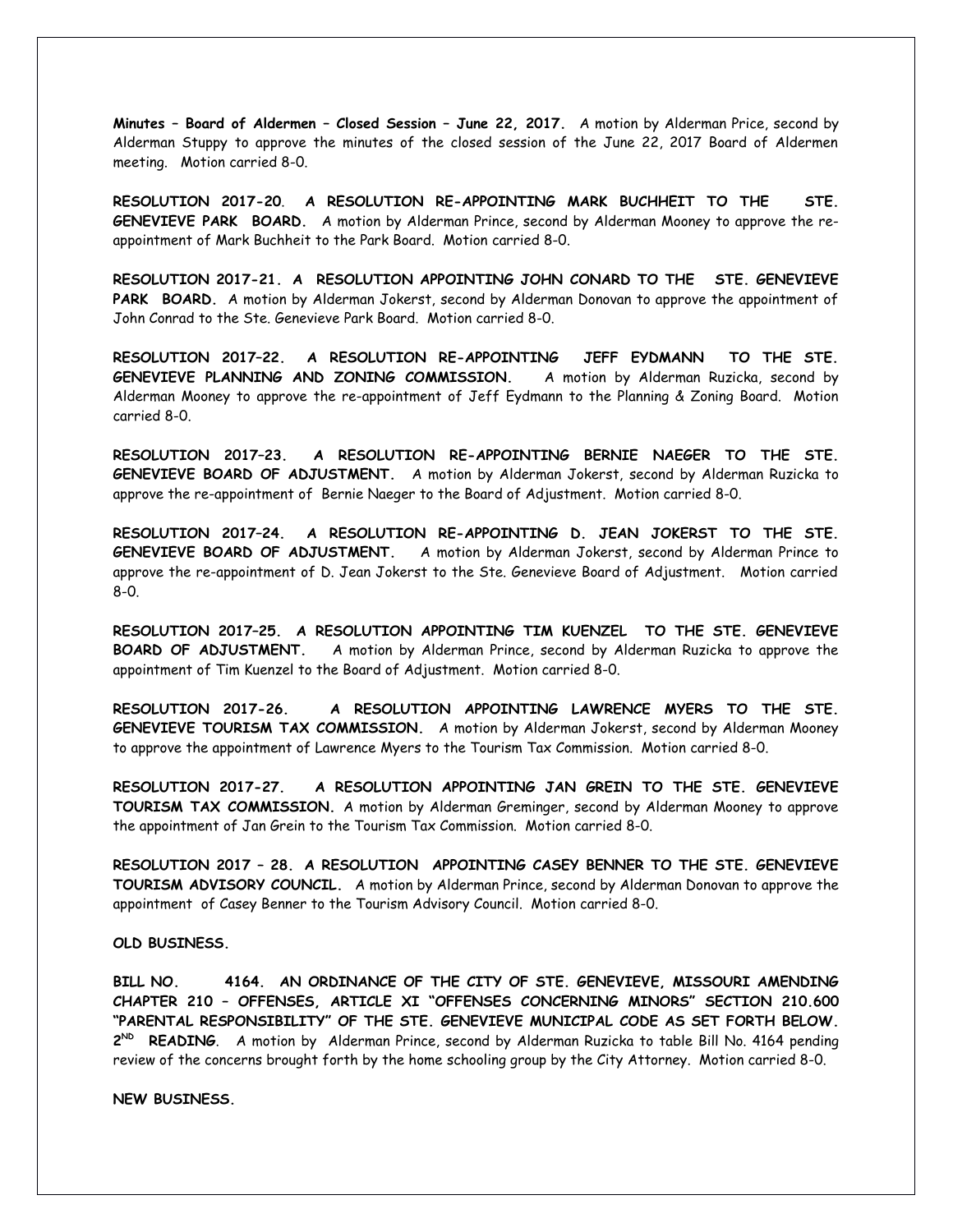**BILL NO. 4165. AN ORDINANCE AUTHORIZING AND DIRECTING THE MAYOR OF THE CITY OF STE. GENEVIEVE, MISSOURI TO EXECUTE A CONTRACT EMPLOYING THE WEGMANN LAW FIRM AS CITY ATTORNEY. 1 st READING.** A motion by Alderman Prince, second by Alderman Stuppy, Bill No. 4165 was placed on its first reading, read by title only, considered and passed as amended (directing the Mayor to sign the contract) with a 8-0 vote of the Board of Aldermen. A motion by Alderman Ruzicka, second by Alderman Jokerst to proceed with the second and final reading of Bill No. 4165. Motion carried 8- 0. A motion by Alderman Prince, second by Alderman Stuppy, Bill No. 4165 was placed on its second and final reading, read by title only, considered and passed by a roll call vote as follows: Ayes: Alderman Donald Stuppy Alderman Joe Prince, Alderman Bob Donovan, Alderman Randy Ruzicka, Alderman Richard Huck. Alderman Mike Jokerst , Alderman Dick Greminger and Alderman John Mooney Nays: None Motion carried 8-0. Thereupon Bill No. 4165 was declared Ordinance No. 4100 signed by the Mayor and attested by the City Clerk.

**BILL NO. 4166. AN ORDINANCE ACCEPTING AND APPROVING THE SUBDIVISION PLAT OF FIGGE-MINOR SUBDIVISION, A RESUB OF LOT 5 OF THE SUBDIVISION OF U.S. SURVEY NO. 272, TOWNSHIP 38 NORTH, RANGE 9 EAST OF THE FIFTH PRINCIPAL MERIDIAN OF STE. GENEVIEVE, MISSOURI. 1ST READING.** A motion by Alderman Jokerst, second by Alderman Stuppy, Bill No. 4166 was placed on its first reading, read by title only, considered and passed with a 8-0 vote of the Board of Aldermen. A motion by Alderman Stuppy , second by Alderman Prince to proceed with the second and final reading of Bill No. 4166. Motion carried 8-0. A motion by Alderman Prince, second by Alderman Stuppy, Bill No. 4166 was placed on its second and final reading, read by title only, considered and passed by a roll call vote as follows: Ayes: Alderman Donald Stuppy Alderman Joe Prince, Alderman Bob Donovan, Alderman Randy Ruzicka, Alderman Richard Huck. Alderman Mike Jokerst , Alderman Dick Greminger and Alderman John Mooney Nays: None Motion carried 8-0. Thereupon Bill No. 4166 was declared Ordinance No. 4101 signed by the Mayor and attested by the City Clerk.

**BILL NO. 4167. AN ORDINANCE AMENDING THE CITY OF STE. GENEVIEVE CODE OF ORDINANCES CHAPTER 300: GENERAL PROVISIONS; SECTION 300.10 DEFINITIONS AS SET FORTH BELOW. 1ST READING.** A motion by Alderman Mooney, second by Alderman Prince, Bill No. 4167 was placed on its first reading, read by title only, considered and passed with a 8-0 vote of the Board of Aldermen.

**BILL NO. 4168**. **AN ORDINANCE AMENDING THE CITY OF STE. GENEVIEVE CODE OF ORDINANCES CHAPTER 340: MISCELLANEOUS DRIVING RULES; BY ADDING SECTION 340.250 OPERATION OF UTV VEHICLE. 1st READING.** A motion by Alderman Mooney, second by Alderman Prince, Bill No. 4168 was placed on its first reading as amended, read by title only, considered and passed with a 8-0 vote of the Board of Aldermen.

**BILL NO. 4169. AN ORDINANCE OF THE CITY OF STE. GENEVIEVE AUTHORIZING THE MAYOR TO ENTER INTO A CONTRACT WITH ROSENBAUER MINNESOTA, LLC TO BUILD AND PURCHASE A LADDER TRUCK FOR THE CITY OF STE. GENEVIEVE FIRE DEPARTMENT IN AN AMOUNT NOT TO EXCEED \$727,053.00. 1st READING.** A motion by Alderman Ruzicka, second by Alderman Stuppy to table Bill No. 4169 until a legal opinion is given regarding the proper use of the funds that have been set aside for the proposed U.S. Army Corps of Engineers flood mitigation and recreation plans. A roll call vote showed the following: Ayes: Alderman Prince, Alderman Ruzicka, Alderman Stuppy and Alderman Donovan Nayes: Alderman Greminger, Alderman Mooney, Alderman Jokerst and Alderman Huck. Mayor Hassler broke the tie vote with a Naye vote therefore tabling Bill No. 4169.